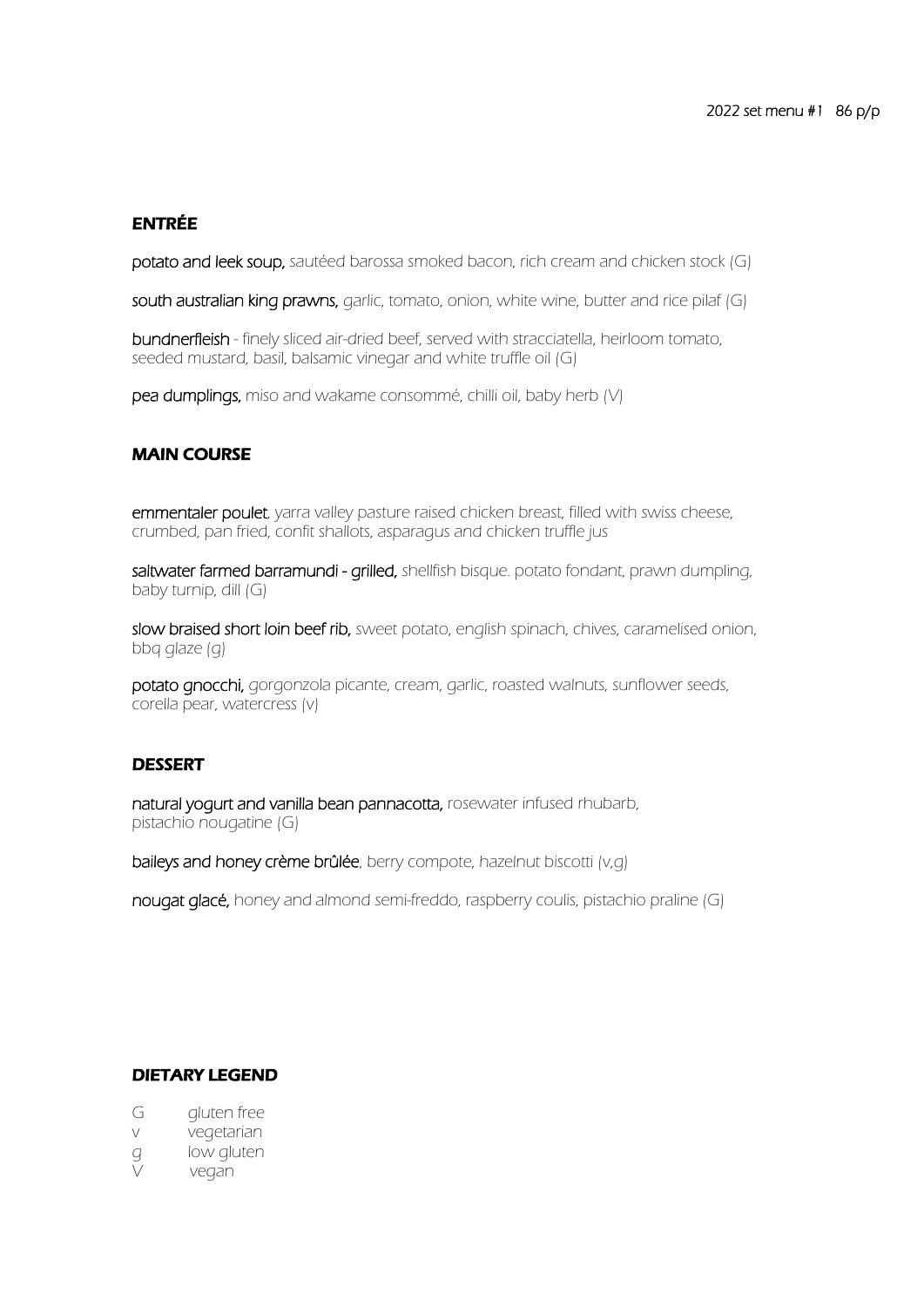## ENTRÉE

potato and leek soup, sautéed barossa smoked bacon, rich cream and chicken stock (G)

bundnerfleish - finely sliced air-dried beef, served with stracciatella, heirloom tomato, seeded mustard, basil, balsamic vinegar and white truffle oil (G)

hervey bay scallops in half shell, white wine, pernod, onion, cream, dill and hollandaise sauce (G)

beef steak tartare, prime minced beef (uncooked), quail egg yolk, potato and rosemary croutons served with traditional condiments (g)

pea dumplings, miso and wakame consommé, chilli oil, baby herb (V)

#### MAIN COURSE

emmentaler poulet, yarra valley pasture raise chicken breast, filled with swiss cheese, crumbed, pan fried, confit shallots, asparagus and chicken truffle jus

angus beef tenderloin, green peppercorns, brandy, demi-glace, onion, white wine and rich cream (g)

saltwater farmed barramundi - grilled, shellfish bisque. potato fondant, prawn dumpling, baby turnip, dill (G)

potato gnocchi, gorgonzola picante, cream, garlic, roasted walnuts, sunflower seeds, corella pear, watercress (v)

### DESSERT

baileys and honey crème brûlée, berry compote, hazelnut biscotti (v,q)

apple and strawberry crumble, granny smith apple, strawberries, sultanas, raisins, vanilla anglaise, vanilla bean ice cream

natural yogurt and vanilla bean pannacotta, rosewater infused rhubarb, pistachio nougatine (G)

cheese plate – brique d'argental, ashgove vintage cheddar with quince paste, water crackers and lavosh

#### DIETARY LEGEND

- G gluten free
- v vegetarian
- g low gluten
- V vegan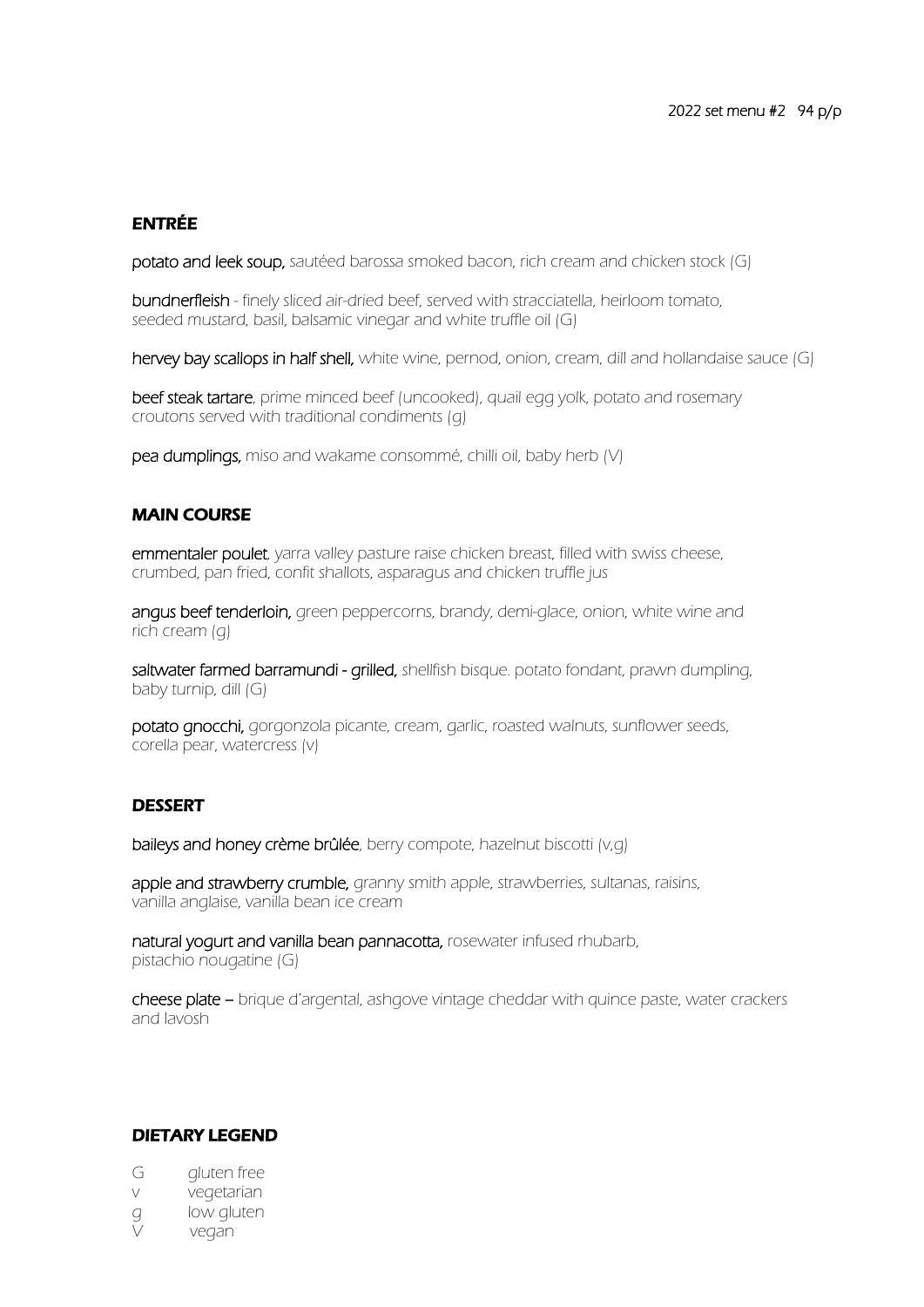# ENTRÉE

pea dumplings, miso and wakame consommé, chilli oil, baby herb (V)

prawn ragout, south australian spencer qulf prawns, white wine, roma tomatoes and cream with puff pastry

char-grilled quail, new potatoes, smoked bacon, leek, marsala and thyme (G)

fettuccine con pollo, smoked chicken, button mushrooms, green peppercorns, tomato, demi glaze, cream, and baby spinach

bundnerfleish - finely sliced air-dried beef, served with stracciatella, heirloom tomato, seeded mustard, basil, balsamic vinegar and white truffle oil (G)

### MAIN COURSE

angus beef tenderloin, south australian king prawns, honey, soy, cabernet and rosemary glaze (g)

confit of duck leg, mandarin, ginger, cardamom, lime and sweet soy glaze, salad of pickled kohlrabi, purple cabbage, endive and nashi pear (g)

roasted rack of lamb - served medium, potato and caramelised onion lyonnaise, red vein sorrel, roasted cherry truss tomatoes, lamb navarin sauce (G)

saltwater farmed barramundi - grilled, shellfish bisque. potato fondant, prawn dumpling, baby turnip, dill (G)

potato gnocchi, gorgonzola picante, cream, garlic, roasted walnuts, sunflower seeds, corella pear, watercress (v)

### **DESSERT**

baileys and honey crème brûlée, berry compote, hazelnut biscotti (v,q)

natural yogurt and vanilla bean pannacotta, rosewater infused rhubarb, pistachio nougatine (G)

nougat glacé, honey and almond semi-freddo, raspberry coulis, pistachio praline (G)

executive cheese plate –brique d'argental, herve mons bleu causses, ashgrove vintage cheddar with quince paste, muscatels, lavosh and water crackers

### DIETARY LEGEND

- G aluten free
- v vegetarian
- g low gluten
- V vegan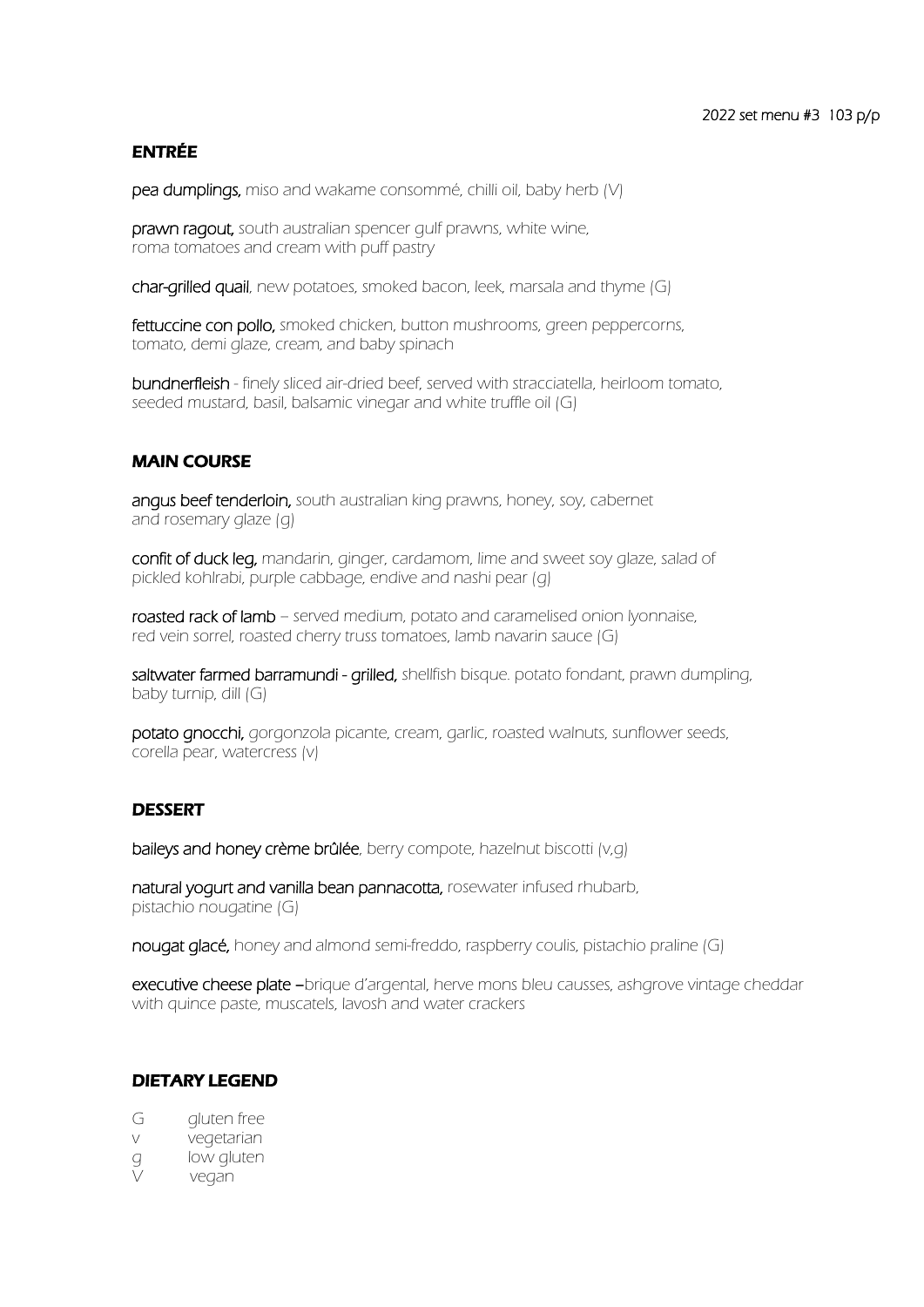# 2022 SET MENU EXTRAS

SIDES – set menus include a choice of one side, extras charged accordingly

| micro herb salad, watermelon brunoise, marinated limestone feta, shaved pecans, | $\overline{4}$ |
|---------------------------------------------------------------------------------|----------------|
| balsamic and vincotto dressing (v,G)                                            |                |
| salad of mesclun, shaved heirloom carrot, parmesan walnut dressing (v,G)        | 13             |
| röschti - thickly grated kestrel potatoes, pan fried golden brown (V,G)         | ' 4            |
| green beans, onion, garlic, and slivered almonds (v,G)                          |                |
| roasted carrots, sweet sambal, blueberry vinaigrette, pepitas, micro herb (V,G) | $\prec$        |
|                                                                                 |                |

# PALATE CLEANSER

| <b>bellini sorbet</b> – lemon, white peach and sparkling wine $(V,G)$ |  |
|-----------------------------------------------------------------------|--|
| <b>granita</b> – waiting staff to advise                              |  |

# CANAPES – HOT

arancini (seasonal sample) –porcini mushroom, provolone cheese and saffron aioli (V) ricotta and roast garlic tart, truffled exotic mushrooms (V) south australian panko crumbed oyster, wasabi tobiko and japanese mayonnaise beef and green peppercorn pie black sesame hervey bay scallop tart with carrot and cardamom puree

# CANAPES – COLD

pesto, cherry tomato and basil tart (V) smoked salmon, lemon horseradish cream and dill tart woodside goats curd, caramelised onion and grilled aubergine tart (V) natural south australian oyster, chardonnay dressing, golden shallots, salmon pearls and chives (G) pulled duck leg, orange balsamic, fennel, radicchio and walnut salad in filoette tart shell

| two per person   |    |
|------------------|----|
| three per person |    |
| four per person  | 16 |

espresso coffee and specialty teas charged on consumption

### please note set menus are subject to change without notice and are not interchangeable



LenzerheideRestaurant **als Die Mehreiderestaurant**